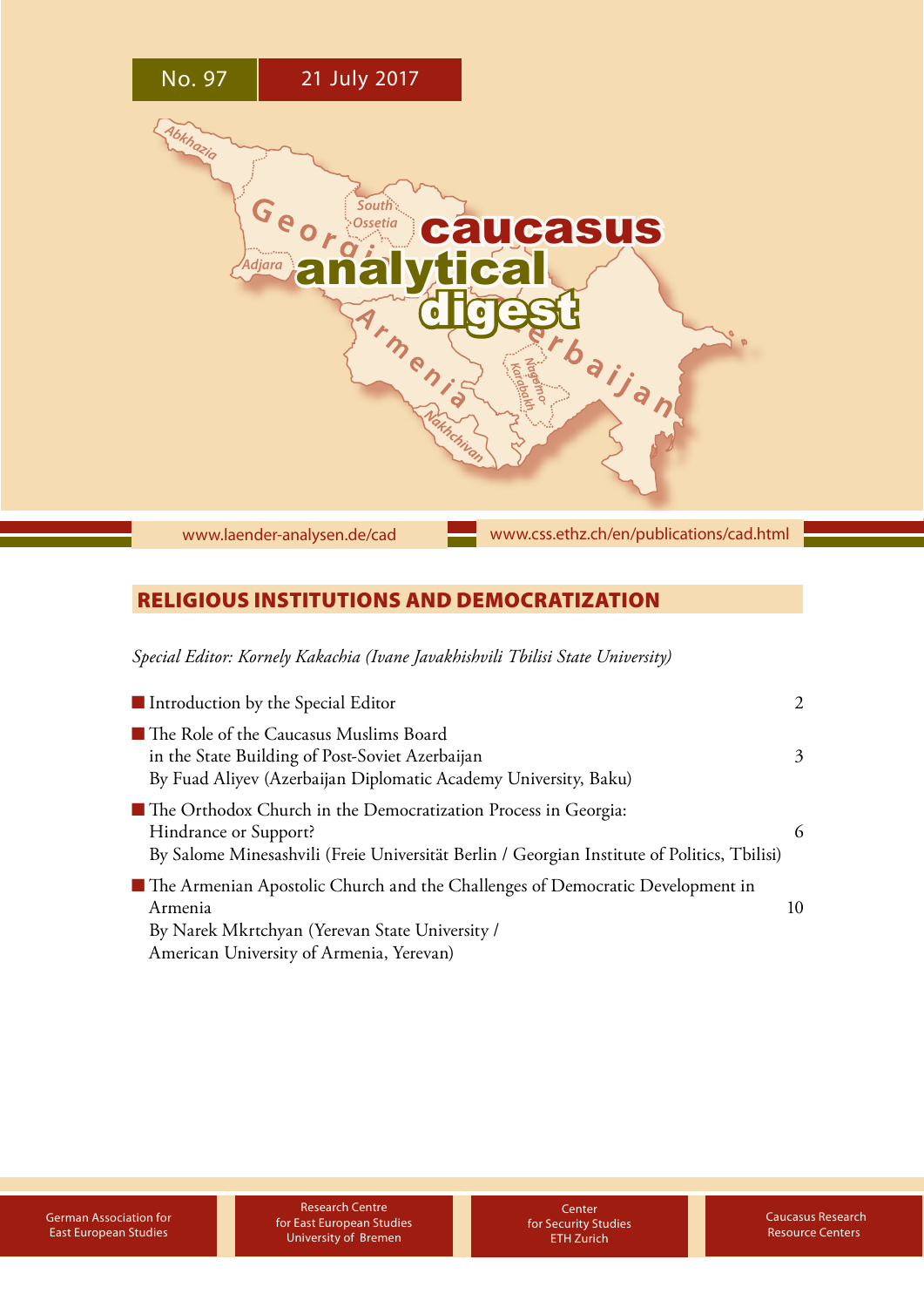## <span id="page-1-0"></span>**Introduction by the Special Editor**

The relationship between religion and politics continues to be an important theme disputed and interpreted differently amongst politicians and scholars. The same is true for the relationship between democracy and religion. While there is no general consensus about the topic, everyone realizes the importance of the debates between religion and democracy. As former British Prime Minister Tony Blair eloquently noted, "We need religion-friendly democracy and democracy-friendly religion"1 .

Many of the theories surrounding this topic focus on the love-hate relationship between religion and democracy. Alfred Stepan (2005) outlines the concept of "twin tolerations" and differentiation, proposing a template that can be applied to all kinds of religion–democracy relationships<sup>2</sup>. According to him, "twin tolerations" means that there is a clear distinction and mutual respect between political authorities and religious leaders and bodies. A country's ability to implement the principle of differentiation directly affects its successful development of democracy. Searching the inter-linkages between religion and democracy, Driessen (2010) notes that, "Once the core autonomy prerequisites [of democracy] have been fulfilled, there is a wide range of Church–state arrangements which allow for religion to have a public role in political life and simultaneously maintain a high quality of democratic rights and freedoms"3 . Philpott (2007) observes that, even within the "Third Wave" of democratization, religion has played a tremendously important role in promoting democracy in some places (e.g., Poland, Lithuania and Indonesia) though not in others (e.g., Argentina and Senegal)<sup>4</sup>.

While the topic of religion has been substantially covered by special literature<sup>5</sup> on the South Caucasus, religious organizations and their impact on democratic transition and consolidation have been largely left out of these studies. As religious institutions have played a critical role in the political changes in the South Caucasus, some scholars<sup>6</sup> have argued that religion has had the effect of challenging democratic values and socialization while also potentially boosting democratic attitudes by fostering trust in institutions and engagement in politics.<sup>7</sup>

Currently, societies in South Caucasian countries lack both strong political will and the experience necessary for democratic governance. Recent years have also brought new challenges, including democracy fatigue. The process of democratization is not an easy one: the necessary reforms and changes force society to rethink long-held beliefs and traditions and are often the subject of a public debate that powerful groups seek to influence, including religious institutions.

In the case of South Caucasian countries, religious organizations—namely, the Georgian Orthodox Church, the Armenian Apostolic Church and the Caucasus Muslims Department of Azerbaijan—are frequently named as some of the most trusted institutions in their respective countries. These institutions have declared their intent to remain detached from the centre of politics in their respective societies, though they still exert influence in political affairs. Their stance on democracy-related issues has already impacted political decision-making on a number of occasions. Moreover, outside powers are also trying to use religion as a "soft power" tool to maintain their influence in the region $^{\rm 8}.$ 

In the light of this challenging environment, the contributors to this special issue of the Caucasus Analytical Digest analyse the attitudes, values and behaviour of the aforementioned religious institutions in the context of democratization. Assuming that democracy and religion need not be incompatible and can be valid partners, the contributions look at the relations and interactions of these religious institutions with the state and civil society. They also try to explore answers to the question of whether there is any chance to engage religious institutions in democratization processes and include them in public and political debates.

- 2 Alfred C. Stepan. Religion, Democracy, and the "Twin Tolerations". Journal of Democracy, Volume 11, Number 4, October 2000, pp. 37–57.
- 3 Driessen, M., 2010. "Religion, State, and Democracy: Analyzing Two Dimensions of Church–State Arrangements", Politics and Religion, vol. 3, no. 1 (April 2010): 55–80.

<sup>1</sup> Tony Blair. Religion-friendly democracy and democracy-friendly religion. The Guardian. November 11, 2011. [<https://www.theguardian.](https://www.theguardian.com/commentisfree/belief/2011/nov/11/tony-blair-democracy-friendly-religion) [com/commentisfree/belief/2011/nov/11/tony-blair-democracy-friendly-religion>](https://www.theguardian.com/commentisfree/belief/2011/nov/11/tony-blair-democracy-friendly-religion)

<sup>4</sup> Philpott, Daniel, 'Explaining the Political Ambivalence of Religion', American Political Science Review, 101 (2007), 505–525

<sup>5</sup> See: Religion, Nation and Democracy in the South Caucasus. (2014) edited by: Alexander Agadjanian, Ansgar Jödicke, Evert van der Zweerde. Routledge

<sup>6</sup> Andrea Filetti (2014) Religiosity in the South Caucasus: searching for an underlying logic of religion's impact on political attitudes. Southeast European and Black Sea Studies Vol. 14, Iss. 2,2014

<sup>7</sup> See: Pazit Ben-Nun Bloom and Gizem Arikan (2013) Religion and Support for Democracy: A Cross-National Test of the Mediating Mechanisms. British Journal of Political science. Get access Volume 43, Issue 2 April 2013, pp. 375–397. <[https://www.cambridge.org/core/journals/](https://www.cambridge.org/core/journals/british-journal-of-political-science/article/religion-and-support-for-democracy-a-crossnational-test-of-the-mediating-mechanisms/8708F3860AC266FE987F5E4DFEC75172) [british-journal-of-political-science/article/religion-and-support-for-democracy-a-crossnational-test-of-the-mediating-mechanisms/8708F38](https://www.cambridge.org/core/journals/british-journal-of-political-science/article/religion-and-support-for-democracy-a-crossnational-test-of-the-mediating-mechanisms/8708F3860AC266FE987F5E4DFEC75172) [60AC266FE987F5E4DFEC75172](https://www.cambridge.org/core/journals/british-journal-of-political-science/article/religion-and-support-for-democracy-a-crossnational-test-of-the-mediating-mechanisms/8708F3860AC266FE987F5E4DFEC75172)>

<sup>8</sup> Religion and Soft Power In South Caucasus Policy Perspective. (2017) Editors: Ansgar Jödicke, Kornely Kakachia. Georgian Institute of Politics. Tbilisi. Available at: <[http://gip.ge/wp-content/uploads/2017/03/Memo.pdf>](http://gip.ge/wp-content/uploads/2017/03/Memo.pdf)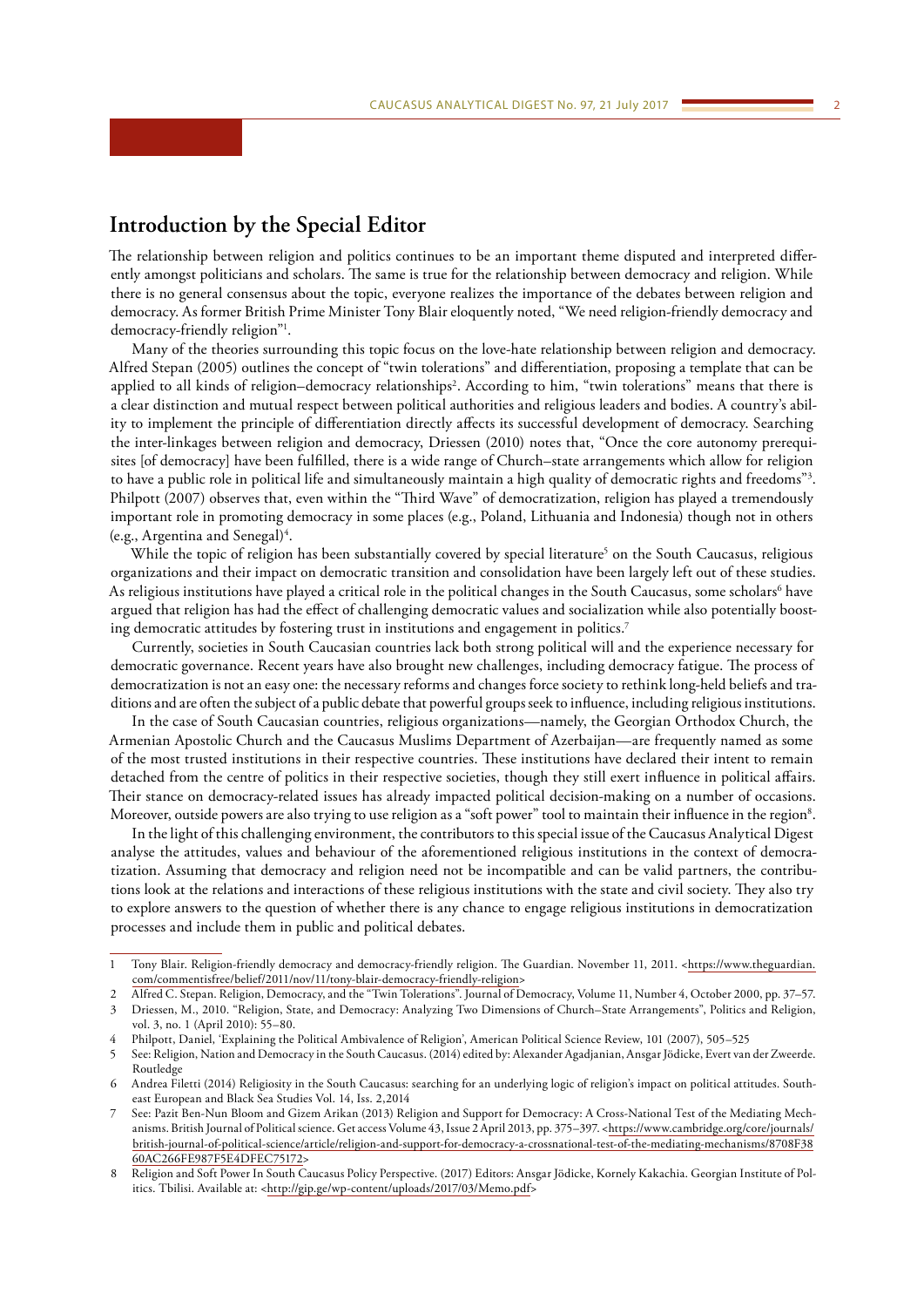# <span id="page-2-0"></span>**The Role of the Caucasus Muslims Board in the State Building of Post-Soviet Azerbaijan**

By Fuad Aliyev (Azerbaijan Diplomatic Academy University, Baku)

## **Abstract**

This contribution discusses the role played by the Caucasus Muslims Board, a formal religious institution, during the state building process of post-Soviet Azerbaijan and its potential for supporting democratization in the country. The contribution argues that this institution has served as a regulatory body for Muslim communities and Islamic activism and has been dependent on the state for its operations. It claims that there is little chance to engage the board in the democratization process, though it still should be included in relevant public debates given its potential ability to influence Azerbaijani society and impact the country's political agenda in the long term.

### **Introduction**

After the collapse of 70 years of official atheism, religion started to revive and play an important role in the societies of post-Soviet republics of the South Caucasus. The only Muslim-majority country in this region, Azerbaijan, has seen the building of new and modernizing of old mosques, an increasing number of Islamic study centers, schools and universities and thousands of pilgrims going to Mecca for Hajj every year.

Religious revival has played an important role in post-Soviet Azerbaijan. Since Islam does not separate the secular life from the spiritual, it implies more active involvement in political events. The concepts of "Islamic" and "national" are closely intertwined in Muslim identities. During the years of Soviet atheism, people continued to follow some Islamic customs and rites, understanding them as national and not religious (Aliyev 2004).

While preaching aggressive atheism, the Soviet Union realized the importance of religion as a tool of social mobilization and popular culture and thus tried to control and utilize religion for its own benefit (Swietechowski 2002). This required the presence of and cooperation with formal religious institutions. Since Islam does not recognize the institution of the church, the Soviet authorities followed the practices of the Russian Empire by recreating various formal institutions and cultivating homegrown religious leaders. Azerbaijan also had an institution known as the Religious (Spiritual) Board, which continued its operations after the collapse of the Soviet Union and became an important contributor to Islamic revival and state-religion relations.

This contribution will focus on the Caucasus Muslims Board (CMB) in Azerbaijan and its role in Islamic revival and state-religious relations in order to explore how it could actually take part in state building. It will also determine if there is any potential for this organization to support the democratization process in the

country. The contribution argues that the CMB, while a non-governmental institution, has played the role of a regulatory body for Muslim communities and Islamic activism; as a result, unlike churches in Armenia and Georgia, it did not have any independence. Although Dr. Allahshukur Pashazade, the head of the Board, is an influential person in the political establishment, he does not have any independent stance on democracyrelated issues. The contribution concludes that there is little chance to engage this institution in democratization; however, including it in public and political debates could help the institution broaden its perspectives and increase its significance. In the long term, the CMB could potentially become an asset for democratization in Azerbaijan.

## **The Caucasus Muslims Board: Institutional Background**

During Soviet rule and the time of militant atheism, official "independent" Muslim religious administrations continued to operate; these included the Muslim Religious (Spiritual) Board for the European USSR and Siberia (centered in Ufa in the Bashkir ASSR); the Muslim Religious Board for Central Asia and Kazakhstan (Tashkent, Uzbekistan); the Muslim Religious Board for the North Caucasus (in Buinaksk and later in Makhachkala, Daghestan); and the Muslim Religious Board for Transcaucasia (Baku, Azerbaijan). These boards did not oppose Soviet rule and even tried to find similarities between the communist ideology put into practice after the October Revolution and Qur'anic values, such as the equality of nations and sexes, freedom of religion, security of honorable work, ownership of land by those who till it, and more (Saroyan 1997).

During the Soviet era (until Gorbachev's reforms), the Muslim Religious Board for Central Asia and Kazakhstan, located in Tashkent, was at the head of Islamic affairs. This religious body had more rights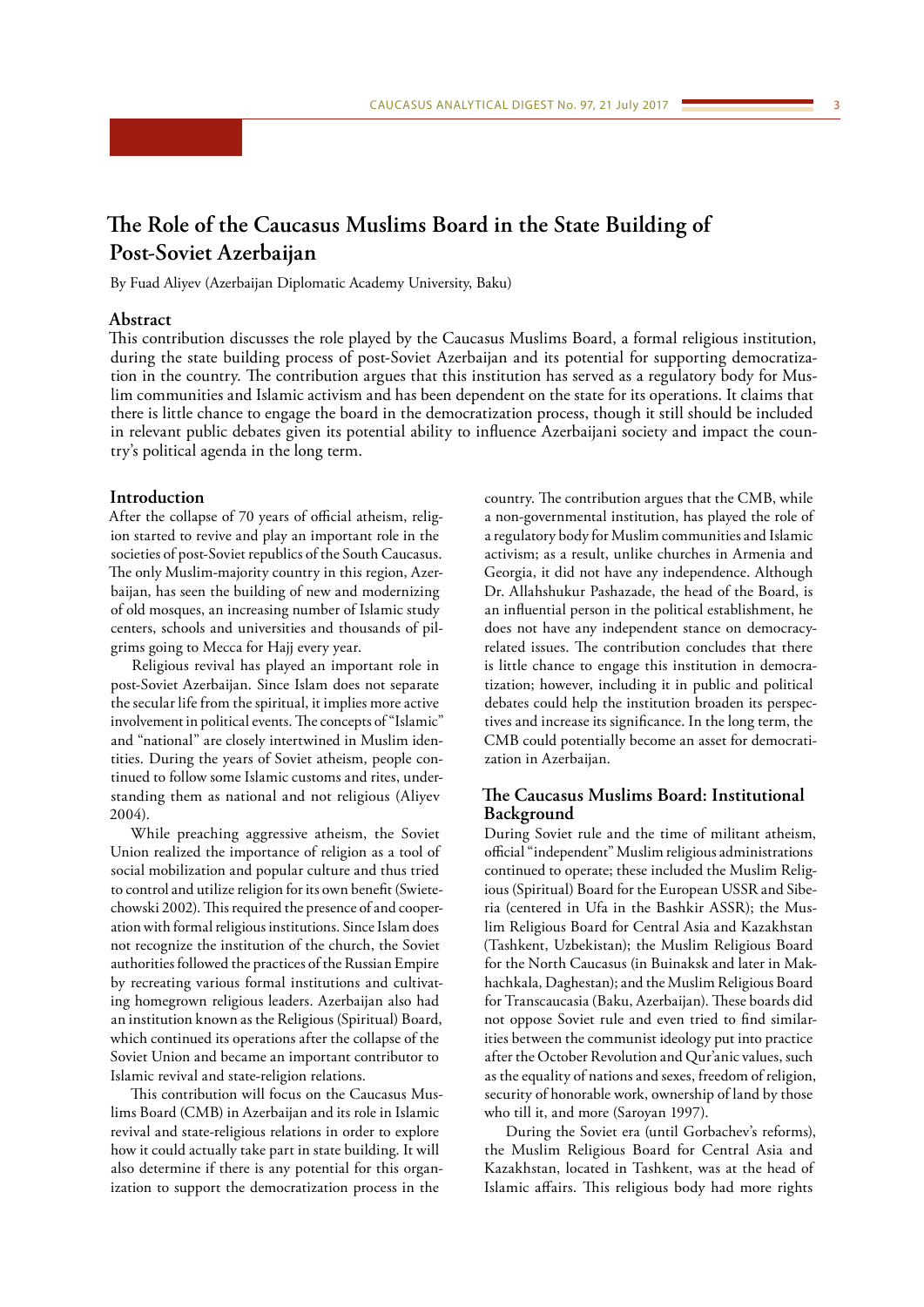and advantages than other boards. It issued the only official Muslim journal, "Muslims of the Soviet East," and was responsible for other literature and publications about Islam. In fact, a Muslim administrative elite emerged and developed around this board that tried to promote its own authority and undermine any alternatives (Saroyan 1997). The Muslim Religious Board for Transcaucasia, the predecessor to CMB, and its leader since 1980, Sheikh-ul-Islam Allahshukur Pashazade, were also part of this administrative elite.

Perestroika, followed by the disintegration of the Soviet Union, brought fragmentation and regionalization to Soviet clerical elites. In 1990, an assembly of Muslim clerics in Alma-Ata declared the establishment of a Muslim Board for Kazakhstan. Central Asian boards based in Tashkent did not recognize the legitimacy of this new board, but others followed the same fragmentation path, including the institution in Baku, which was officially reborn in 1992 as an Azerbaijani national institution.

While rebranded and reorganized after Azerbaijan attained its independence, the CMB differs little from its Soviet predecessor in terms of concept or structure. It also lost any formal influence and connection to the Sunni-dominated Board of the North Caucasus.

In the meantime, the rapidly changing political environment created conditions for new forms of Muslim religious associations to emerge. In the past, Muslim religious boards could rely in part on the coercive power of Moscow to prevent the emergence of independent Muslim religious centers (Aliyev 2004). Subsequent independence and liberalization allowed new Muslim religious movements and actors to emerge, some of which were supported externally and some of which were even radical (Aliyev 2007). This milestone can be considered the official start of the so-called "Islamic revival" in Azerbaijan.

In contrast to other boards, Transcaucasus Muslim elites have operated under slightly different conditions. Aside from its jurisdiction over Muslims in Armenia (before they were massacred or deported at the beginning of the Azerbaijan–Armenia Nagorno-Karabakh conflict) and Georgia (where in any case most Muslims are ethnic Azerbaijanis), the Baku religious board is staffed by Azerbaijanis and serves an Azerbaijani community (Aliyev 2004). The administration can be characterized as an Azerbaijani national institution.

Overlap between religious and national customs and identities is very common, since "Muslim" is coterminous with "Azerbaijani" (Motika 2001). Another important factor is that the Baku board was also heir to a religious administration established during the Tsarist period (first in Tbilisi), with the Sheikh-ul-Islam serving as the

leader of Azerbaijani Shias and his deputy Mufti as the leader for Azerbaijani Sunnis. Thus, there is some historical precedent for Azerbaijanis. Probably even more important, however, is that Azerbaijan's Muslim community is predominantly Shiite. In contrast to Sunni Islam, formal religious hierarchy is not foreign to the historical development of this branch of Islam. Thus, the existence of official institutions regulating religious life can be seen as part of Azerbaijan's Shiite heritage (Saroyan 1997).

## **State–Religion Relations in the Republic of Azerbaijan**

Sheikh-ul-Islam Allahshukur Pashazade, the head of the CMB, played a significant role during the pre- and post-independence years. He openly opposed the massacre by Soviet troops in Baku in January 1990 and personally orchestrated the use of the funerals of victims as mass protests against the government's brutality. It required courage and national patriotism on his part, which the general public appreciated, to stand up to the Soviet government. Dr. Pashazade's peace-making efforts during the war in Karabakh also furthered the respect and legitimacy of the CMB and associated him with it. In this regard, the CMB's contribution of popular mobilization and support for independence and nation-building in the initial phase of Azerbaijan's post-Soviet experience is undeniable. However, as the Islamic revival continued, the prestige and influence of the CMB started to evaporate, while that of some other members of the unofficial Muslim clergy was on the rise (Aliyev 2007). Islam became a rallying point for the dispossessed, impoverished and unemployed and even simply for those Azerbaijanis who rejected many aspects of Western culture (Aliyev 2007). For reasons discussed below, however, the CMB could not respond to these changing and growing popular needs.

As far as the relationship between the government and Islam is concerned, it should be noted that the CMB has never opposed any government in power since independence. It has turned into the unofficial forum for regulating Islamic activism in the country. Although the government adopts some external trappings of Islam and defends it as a part of national identity, it does not welcome any Islam-related activity over which it has no control. The CMB is instrumental to the successful implementation of this paternalistic policy, aiming to ensure that all religious activity is subject to government control. It looks like a pact between the stronger state and the weaker CMB: its clerics support the government, and the government takes care of them.

This contribution's author worked as an evaluator of the US government-funded Islam in a Democratic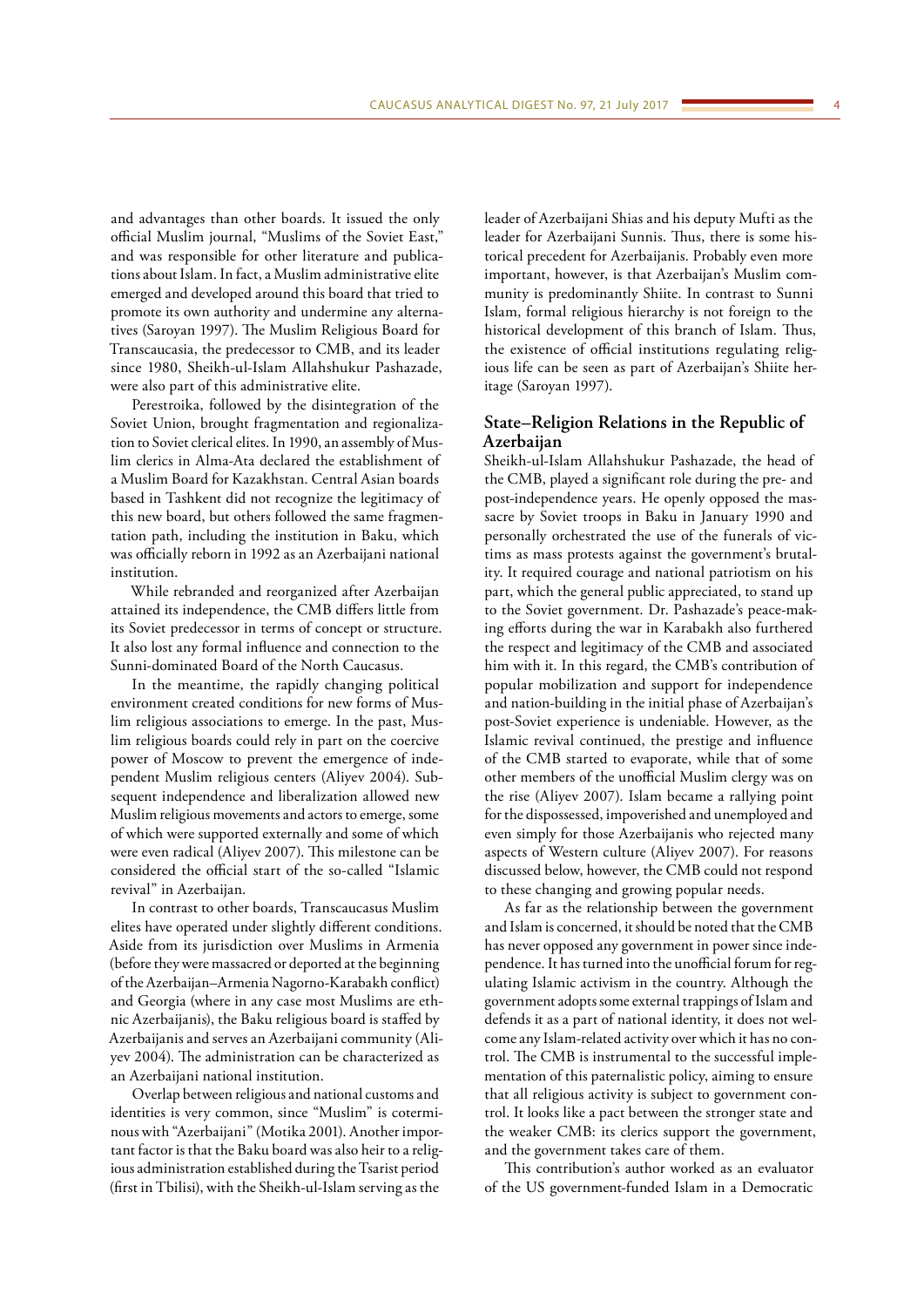Azerbaijan program implemented by the Eurasia Partnership Foundation (EPF) in Azerbaijan in 2007–2008. This aim of this program was to build productive relationships among religious organizations, secular NGOs and local community leaders for engaging in constructive dialogue to address issues facing their communities. Despite attempts by the US Embassy in Baku and EPF to reach out to the government and the CMB to acquire their support, no large-scale cooperation ever occurred. We determined that CMB leadership had been very opposed to foreign and especially Western attempts to 'democratize' Azerbaijan, presumably by manipulation through Islam, and probably saw an anti-government conspiracy in this program. The government's reluctance to cooperate was a crucial sign for the CMB leadership to formulate such a position. This case is demonstrative of CMB's operational status and complete dependence on the state.

The CMB's quietist and completely pro-governmental position negatively affected young religious people, who disagreed with the status quo and considered the CMB 'hypocritical' and of no value for Islam and Muslims. Liberal as well as nationalist opposition and protesting youth also saw this institution as a Soviet relict, serving the interests of the government but not society as a whole.

With the spread of religious knowledge among the population resulting from an Islamic revival, many religious Muslims (both Shia and Sunni) came to understand that there was no formal place for the CMB in Islamic religious doctrine and law and that it was rather an institution historically imposed by Russia to control Islamic activism. Religious Muslims follow teachings and rulings by prominent Islamic scholars from abroad as the only legitimate sources of emulation. Indeed, none of the CMB clerics have the necessary status and recognized authority to issue a fatwa, a ruling on a point of Islamic law. Furthermore, according to some experts, Azerbaijan's official Muslim clergy represented by the CMB has a reputation for low levels of religious knowledge; the CMB is thus not seen by religious Azerbaijani Muslims as a trustworthy Islamic institution or source for reference in religious matters (Yunus 2012).

The government subsequently came to the rescue, given the common interests of the state and the CMB. The new law on Freedom of Religion of 2009 and related legislative amendments made it more complicated for independent Islamic communities that are not approved by the CMB to actually operate and compete with the official clerics. The law also restricts independent religious education, limits religious activity to approved venues, forbids any religious preaching by non-residents as well as residents educated abroad without state permission, etc. The attempts of the government to get full control of Islamic activism increased the status and value of the CMB, allowing it to monopolize this area.

### **Conclusion**

Given the history and underlying philosophy of the major formal Islamic institution the CMB, it would be naïve to believe in any independent contribution to the democratization of Azerbaijan. It follows the lead of the authorities and has never produced any different or independent position as far as state building and democratization are concerned.

During its most active phase in the 1990s and early 2000s, Islamic revival in Azerbaijan produced a new range of independent actors who undermined the role and prestige of the CMB. Rising religious awareness of Azerbaijani Muslims also helped to question the doctrinal validity of this institution. However, along with the strengthening of the state, a more centralized approach to the religious sphere emerged, requiring the cooperation of the CMB and its leader, Sheikh-ul-Islam Allahshukur Pashazade. The latter, an influential person in Azerbaijan's political establishment, has the necessary potential for engaging in the state-building process.

The CMB has become stronger institutionally in recent years and may continue to do so in the future. Given that all Islamic actors understand that they cannot ignore its influence and must cooperate to be able to operate in existing spaces of opportunity, it is likely that the status of the CMB will increase in importance. Therefore, including the CMB in public and political debates, if they take place, could help the institution broaden its perspectives and increase its significance while also turning it into a valuable asset for the democratization process due to its potential to influence Azerbaijani society and impact the country's political agenda in the long term.

#### *About the Author*

Dr. Fuad Aliyev is an adjunct faculty member at Azerbaijan Diplomatic Academy (ADA) University in Baku. His research and teaching expertise focus on Islam in post-Soviet countries and Islamic political economy.

#### *Further Reading*

• Aliyev, F. (2004) Framing Perceptions of Islam and the 'Islamic revival' in the Post-Soviet Countries, Journal for the Study of Religions and Ideologies, No. 7.spring 2004, ISSN 1583-0039. Romania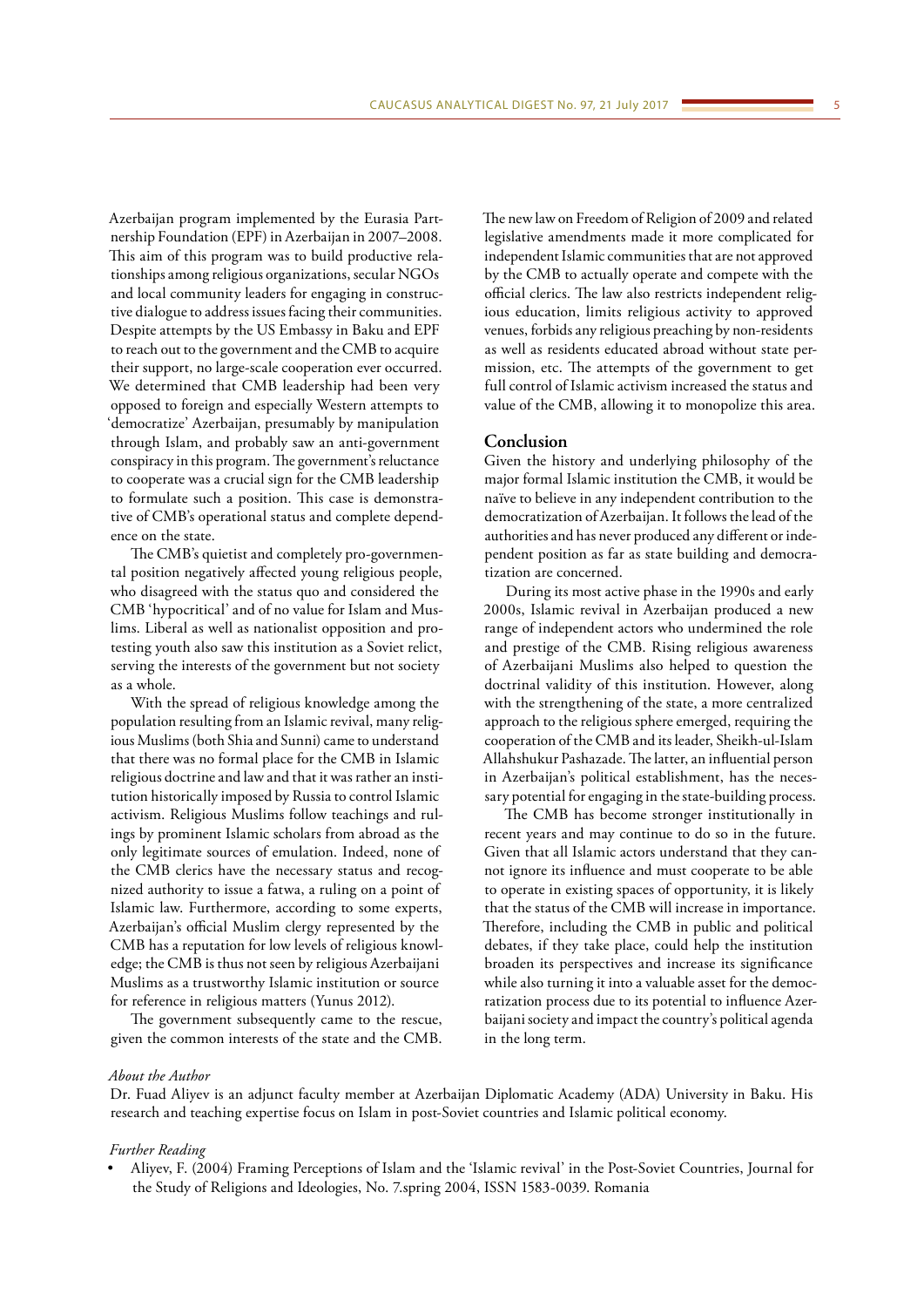- <span id="page-5-0"></span>• Aliyev, F. (2007) *Islamic Revival* in Azerbaijan: the Process and Its Political Implications, "The Caucasus and Globalization" journal, Caucasus Center for Strategic Research, Azerbaijan and Sweden, Vol. 1 (2) 2007
- Motika, Raul. (2001) Islam in Post-Soviet Azerbaijan. Archives De Sciences Sociales Des Religions (web-site) <[http://www.ehess.fr/centres/ceifr/assr/Sommaire\\_115.htm>](http://www.ehess.fr/centres/ceifr/assr/Sommaire_115.htm)
- Saroyan, M. (1997) Minorities, Mullahs, and Modernity: Reshaping Community in the Former Soviet Union. University of California, Berkeley Institute.
- Swietochovski, T. (2002) Azerbaijan: the Hidden faces of Islam. WORLD POLICY JOURNAL: Volume XIX, No 3, Fall 2002
- Yunus, Arif (2012) Islamic Palette in Azerbaijan, Adiloglu, Baku 2012

# **The Orthodox Church in the Democratization Process in Georgia: Hindrance or Support?**

By Salome Minesashvili (Freie Universität Berlin / Georgian Institute of Politics, Tbilisi)

## **Abstract**

Some changes within the democratization process in Georgia have challenged long-held beliefs and traditions in the society and have often become the subject of public debate, which powerful groups seek to influence. The Georgian Orthodox Church (GOC) is one such group. Repeatedly named as the most trusted institution in the country, the GOC's stance on democracy-related issues and reforms has already impacted political decision-making on a number of occasions. This immense power gives the GOC the potential to enhance democracy, or, on the contrary, to significantly inhibit it if it so desires. This paper analyzes the attitudes, values and behavior of the GOC in the context of their compatibility with democratic values and explores the potential to engage the GOC in the reform process as well as to include it in public and political debates.

## **The GOC: Influential Institution in the Country**

Within Georgia's fragile division of church and state, the role of the influential Georgian Orthodox Church has become all the more important for the country's democratization process. The GOC is capable of not only disseminating its position throughout society but also, to some extent, influencing the political agenda.

The GOC's authority is based on the Georgian public's increased religiosity. One of the top five most religious nations in the world, 82% of the Georgian population considers themselves to be members of the Orthodox Church according to the 2015 Caucasus Barometer survey. Of those who view themselves as members of the GOC, 94% believe that religion plays an important role in their lives. Even more telling, the younger generation—aged 18–35—tends to be more religious than people over 35 (see Figure 1 on p. 9).

The GOC's special status in the Georgian Constitution adds to its role. In 2002, the Georgian Orthodox Church was granted multiple privileges, including exemption from tax, under an agreement known as the

Concordat. The deal extended to education and culture and outlined the state and the Church's obligation to "jointly care" for the country's cultural heritage. In addition, if schools or other educational institutions opt to teach Orthodoxy, it is the GOC's prerogative to set the agenda and select the teachers. The GOC has signed subsequent agreements with the education and justice ministries to implement the powers set out in the Concordat.

## **The GOC and Democratic Values: Level of Compatibility**

Due to the GOC's high degree of authority, it can either significantly contribute to or hinder democratization. The Church may be divided about different aspects of democracy; however, most of the traditional values that it holds in high esteem clash with the idea of liberal democracy.

The Georgian Orthodox Church primarily exercises influence through its discourse on national identity, which gives excessive emphasis on traditions and customs within the confines of the Orthodox faith. For instance, Patriarch Ilia II proposed that the national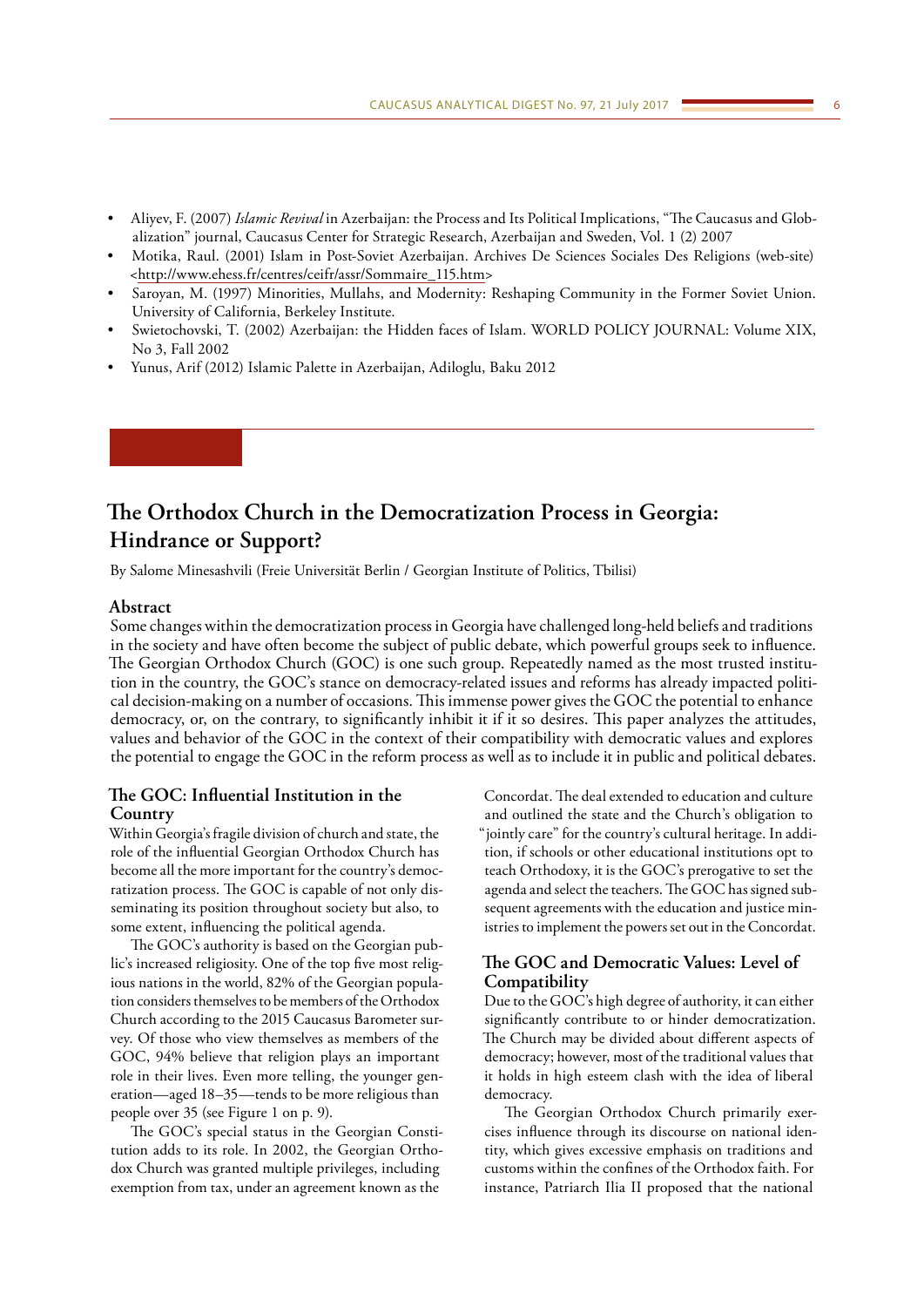values defined by the famous Georgian public figure Ilia Chavchavadze, *motherland, language,* and *religion,* be reformulated as *God, motherland and human,*  thus establishing religion as the number one criterion to define nationality. Thus, the GOC's version of the national ideology is rather exclusive in the sense of making Orthodoxy the primary characteristic of Georgianness. Although non-ethnic Georgians who suffered for Christianity in Georgia, such as the martyrs Shushaniki (Armenian) or Saint Abo (Arab), are also considered to be Georgian, "those Georgians who lead non-Christian ways cannot be part of the Georgian idea". Correspondingly, the Church understands the foundation of "Georgianness" to be based on two pillars: spiritual values (Christianity and customs) and national-cultural values.

Based on the idea of Orthodoxy as a unique civilization and privilege, the GOC seeks a privileged status in the religious landscape in Georgia. As the Patriarch stated in 1997, "only the Orthodox Church maintains the true and original teaching of Christianity". In this context, even though the GOC acts in the name of the Georgian people, it represents the majority as only one religious group. In 2011, Patriarch Ilia II protested against an amendment to the civil code that gave religious minority groups the right to register as legal entities under the public law. The Church condemned the law, stating that the amendment was at odds with the interests of both the state and the Church. In cases of religious conflict with local Muslims, for example in Nigvziani, Tsintskaro and Samtatskaro in autumn 2012, the Church not only monopolized the situation, but the agreements it initiated breached the rights of religious minorities according to the Human Rights Education and Monitoring Center (EMC).<sup>1</sup>

In general, the GOC claims that it does not oppose democracy as such. However, it maintains an ambivalent linkage between the notions of liberalism and democracy: according to the Patriarch, "liberalism without the right religious and national ideology" is considered to be a bearer of "pseudo-democracy" and a threat to the country. In the Georgian context, the GOC believes that some pro-Western politicians are acting against the unique essence of the Georgian nation in the name of democracy. Therefore, the GOC promotes religious nationalism, which is seen as the only path for the survival of the Georgian nation. This view means that the rule of law is considered important only insofar as it is based on a moral agenda. As the Patriarch stated in 2014, "The government should bear in mind that adopted state laws should not oppose the sacred laws".

In general, the idea of liberalism is looked at rather critically by the Church. Postmodernism, as the GOC calls it, is defined by the Church as total freedom, i.e., allowing any type of action, an idea that is unacceptable for Christianity. This position provides the foundation for the GOC's attitudes and the values it promotes, including intolerance for sexual minorities and gender equality. On May 17<sup>th</sup>, 2013, a violent attack led by clergymen against fifty activists who had gathered to rally in support of the International Day Against Homophobia and Transphobia is one such example. Yet another example occurred in 2014, when the GOC actively opposed the adoption of an Anti-Discrimination Law. Members of the clergy even personally engaged in parliamentary plenary meetings, arguing that equal rights for sexual minorities and gender equality were contrary to moral principles.

The GOC sees its role as the protector of the Georgian nation as a whole under the umbrella of Orthodox Christianity. That view means that the Church's main responsibility encompasses all of society and supersedes the idea of individual salvation. This perspective is exemplified by the frequent use of collective concepts in the Church's preaching. For example, the idea that the notion of family is the basis for the Georgian nation means that concepts such as gender equality and equality for sexual minorities are a threat that could potentially undermine the nation.

The Georgian public has repeatedly expressed a high level of trust in the Church, which empowers its narrative as an institution that can dictate moral standards and customs in society. The GOC's power to mobilize people was evident during clergy-led demonstrations in 2011 and 2013—and the impression was strengthened when the Patriarch's appeal for calm was enough to send the protesters home. At times of societal conflict, the Georgian people side with the Church. Surveys conducted after the 2011 protests show that after the clergy-led demonstrations, 80% of the population that was aware of the amendment supported the idea that the Parliament should have consulted the Church before adopting the law. This trend indicates that the Georgian public is torn between the notions of democracy and tradition, which are presented in religious discourse as being at least partly in opposition to each other. Whereas Georgians widely support the notion of democracy, at the same time, democracy is not unconditional: Surveys by the Caucasus Research Resource Centers (CRRC) have found that when democracy-linked values clash with traditions, respondents expect the government to prioritize the traditions at the expense of free-

EMC. (2013, December 5). Crisis of secularism and loyalty towards the dominant group. EMC Report. Available at: <[http://](http://emc.org.ge/2013/12/05/913/) [emc.org.ge/2013/12/05/913/](http://emc.org.ge/2013/12/05/913/)>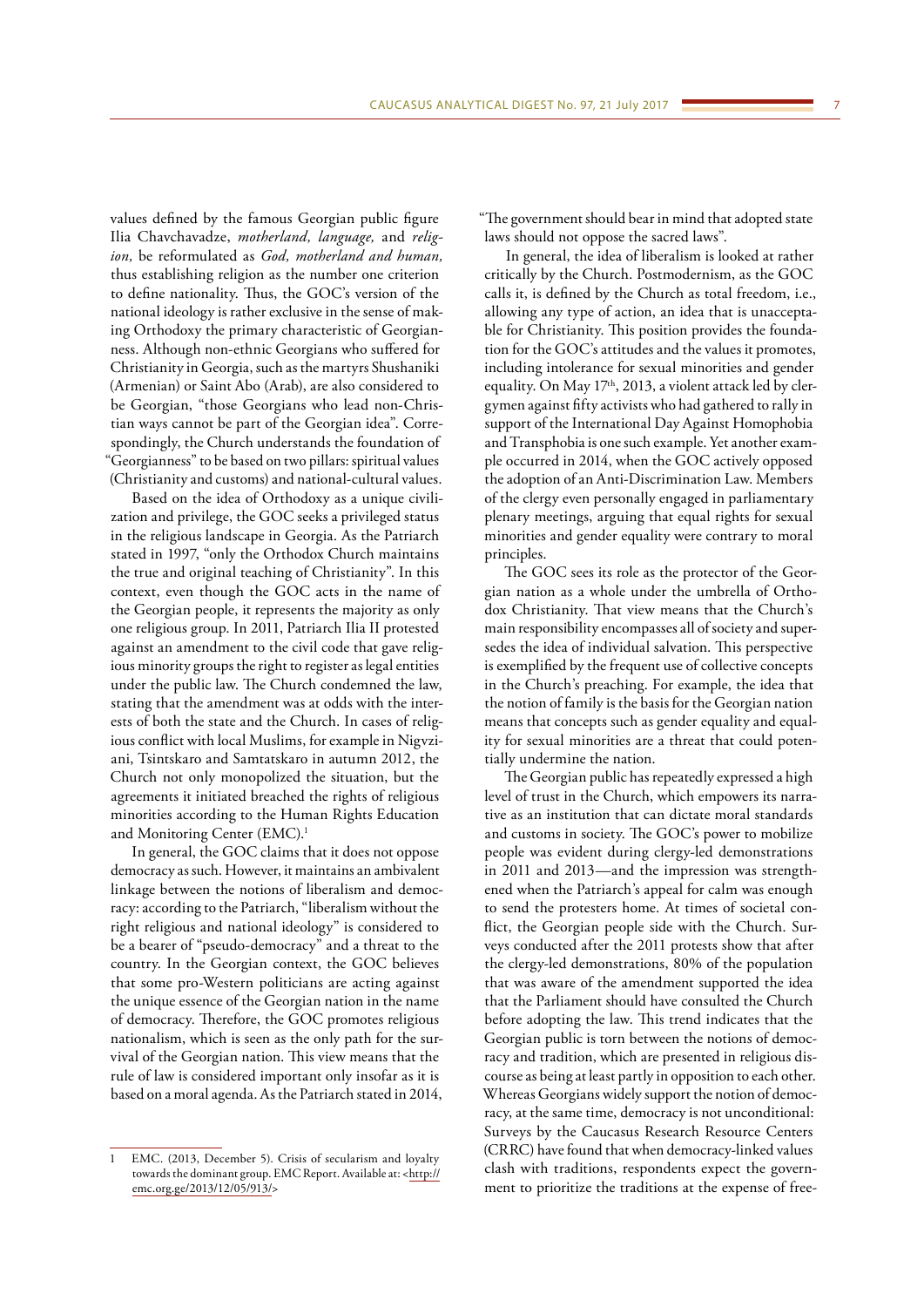dom. For example, a majority of voters supported the idea that the government should restrict the publishing of any information that contradicts traditions.2

However, the matter of compatibility between democracy and the GOC's values is not that straightforward. Quite often liberalism, which is perceived as a vehicle for non-Orthodox values by the Church, is often linked to the West. Nevertheless, the Patriarch has not openly protested against Georgia's aim to integrate into Western institutions. On the contrary, the Patriarch has several times made supportive statements for advancing relations with the European Union. For instance, in December 2015, when the European Commission launched the visa liberalization process by releasing a report stating that Georgia met all the criteria for a legislative proposal to the European Council and Parliament to lift visa requirements for Georgians, Illia II called the occasion "a huge achievement, celebration for the entire Georgian population and Georgian Church among them".

Moreover, it is worth noting that the GOC leadership also preaches about some political and civic values that can be linked to democratization, including the appeal that each citizen should participate in the lawmaking process as well as the Patriarch's emphasis on the importance of hard work and education, respect for the state and public order, and care for public property. Concerning the EU, the Patriarch noted the great expectations for benefits from Europe as long as the Georgian culture was also protected. It is apparent that some basic values of liberal democracy clash with the values that the GOC believes are traditional Georgian values; however, there are some aspects of civic and political culture that the Church supports, and this is where its contribution to the promotion of democracy could lie.

### **Social Involvement of The GOC**

In addition to a number of business activities, the GOC is also active on a wide variety of social issues, especially in terms of education, charities and social funds. The patriarchate has founded at least 84 non-commercial legal entities, including four universities, five seminaries, 25 schools, eight social institutions, 16 charity and development funds and 16 cultural and spiritual institutions. These include approximately ten shelters that serve an estimated 1000–1500 children as well as charity centers for elderly people, such as shelters and soup kitchens. The patriarchate also has a center dedicated to social issues, such as rehabilitation for drug addicts, as well as a center for deaf children. In addi-

tion, the GOC has an agreement with the Ministry of Justice to work with people on probation and released prisoners, who the Church employs in activities such as church building.

However, the lack of budget transparency makes it difficult to assess the extent of the Church's charitable works. For the past four years, the Church has received 25 million GEL from the annual state budget. One of the few reports available<sup>3</sup> indicates that more than 50% of the budgetary transfer has been spent on religious education. However, the report is not detailed or well documented. On the other hand, of the municipal funding that the Church also receives, only 1% is spent on social projects, 19% is spent on construction and decoration of the churches and 8% is spent on the purchase of religious objects. The rest is not documented.

This lack of information makes it difficult to comprehensively assess the GOC's social activism, but it is certainly engaged in such activities. Such activities also support some of the democracy-related values, and the Church's still rather ambivalent political position toward the West could potentially serve as a starting point for involving the Church in the democratization process.

### **Conclusion**

It is apparent that some aspects of the GOC's ideology ostensibly contradict, rather than encourage, principles of liberal democracy. The Church's high level of authority and strong position in Georgian society, however, mean that it is imperative for it to engage in democratization processes. Instead of isolating the GOC from these development processes, the Church must be included in such a way that yields a positive contribution to the process. The Church has tremendous power to shape people's opinions as well as to organize collective action, which can result in community-level changes. First, it is essential to maintain open lines of communication with the Church and its leadership, principally in order to inform and engage the institution in discussions that foster mutual understanding about the importance of democratic values. The Church supports some political and civic values that can contribute to democratization, and it is already involved in multiple social projects. This provides an opening for governmental but also civil society actors to engage the Church in activities that contribute to democratization processes.

## *See overleaf for information about the author and a list of works for further reading.*

<sup>2</sup> CRRC. (2015, November 12). Nine things politicians should know about Georgian voters. Social Science in the South Cau-casus. Available at: [<http://crrc-caucasus.blogspot.hu/2015/11/](http://crrc-caucasus.blogspot.hu/2015/11/nine-things-politicians-should-know.html) [nine-things-politicians-should-know.html>](http://crrc-caucasus.blogspot.hu/2015/11/nine-things-politicians-should-know.html)

<sup>3</sup> EMC. (2014). The practice of funding religious organizations by the central and local government. Available at: <[http://emc.](http://emc.org.ge/2014/10/08/the-practice-of-the-funding-of-the-religious-organizations-by-the-central-and-local-government/) [org.ge/2014/10/08/the-practice-of-the-funding-of-the-religious](http://emc.org.ge/2014/10/08/the-practice-of-the-funding-of-the-religious-organizations-by-the-central-and-local-government/)[organizations-by-the-central-and-local-government/>](http://emc.org.ge/2014/10/08/the-practice-of-the-funding-of-the-religious-organizations-by-the-central-and-local-government/)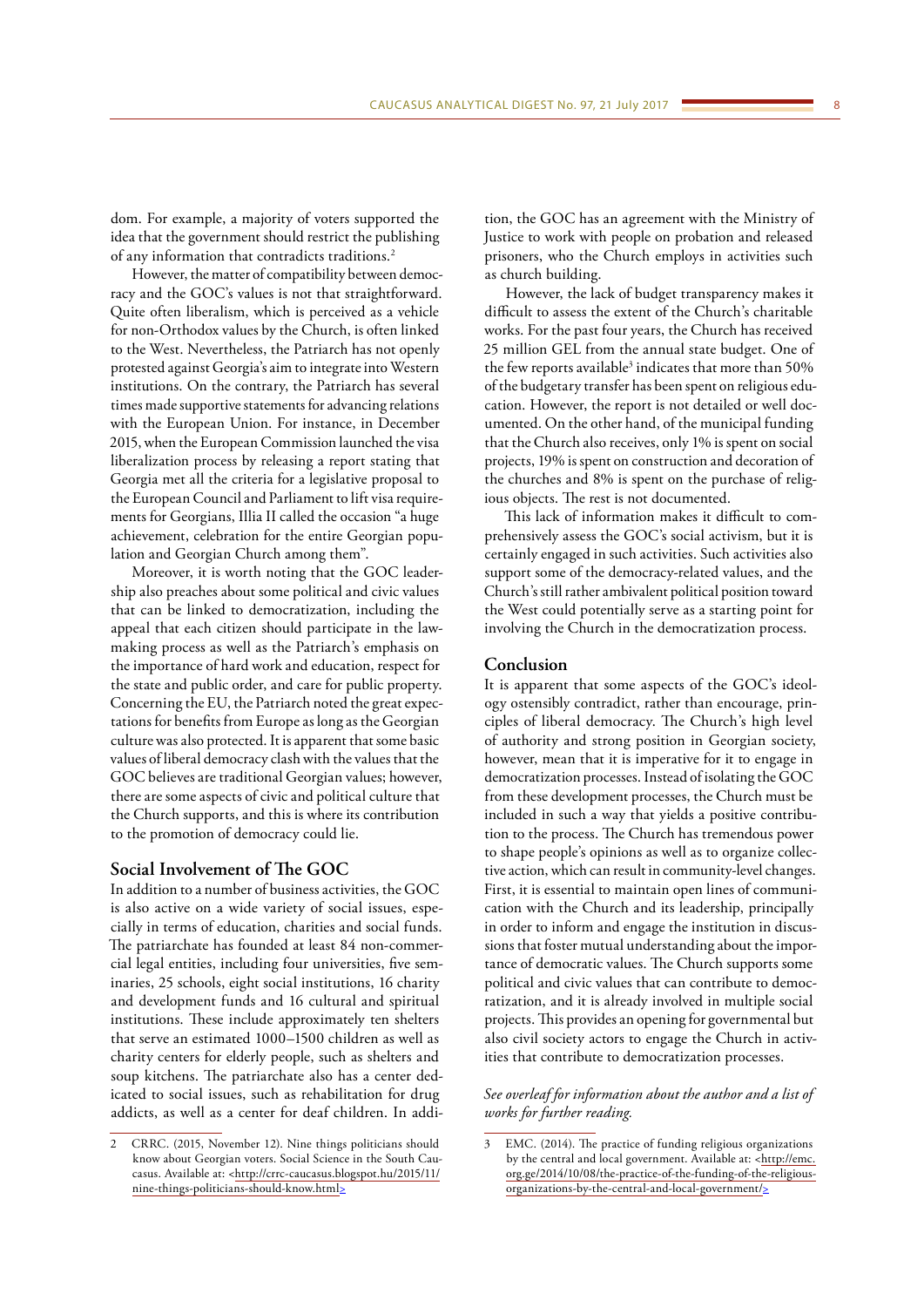### *About the Author*

Salome Minesashvili is a doctoral candidate at Freie Universität Berlin and a researcher at the Georgian Institute of Politics.

## *Further Reading*

- Kakachia, K. (2014 June). Is Georgia's Orthodox Church an obstacle to European values? PONARS Eurasia policy memo: 322. Available at: <[http://www.ponarseurasia.org/memo/](http://www.ponarseurasia.org/memo/georgia%E2%80%99s-orthodox-church-obstacle-european-values) [georgia%E2%80%99s-orthodox-church-obstacle-european-values>](http://www.ponarseurasia.org/memo/georgia%E2%80%99s-orthodox-church-obstacle-european-values)
- Grdzelidze. T. (2010) The Orthodox Church of Georgia: challenges under democracy and freedom (1990– 2009). International Journal for the Study of the Christian Church Volume 10, Issue 2–3, 2010 p. 160–175
- Gavashelishvili. E. (2012) Anti-Modern and Anti-Globalist Tendencies in the Georgian Orthodox Church. Iden-tity Studies. Vol. 4. Available at: [<http://ojs.iliauni.edu.ge/index.php/identitystudies/issue/current](http://ojs.iliauni.edu.ge/index.php/identitystudies/issue/current)>
- Janelidze, B. (2015). Secularization and desecularization in Georgia: state and church under Saakashvili government. In Agadjanian, A., Jodicke, A. and Zweerde, E. (eds.). (2015). Religion, nation and democracy in the South Caucasus.Routledge: New York.
- Kekelia, T., Gavashelishvili, E., Ladaria, K. and Sulkhanishvili, I., 2013. "A Role of Georgian Orthodox Church in Forming Georgian National Identity" (martlmadidebeli eklesiis roli kartuli natsionaluri identobis chamokalibebashi). Tbilisi: Ilia State University.
- Ladaria, K., 2012. Georgian Orthodox Church and political project of modernization. Identity Studies, volume 4.



**Figure 1: How Religious Would You Say You Are? (%, 2015)**

*Source: Caucasus Research Resources Centers (CRRC) Caucasus Barometer survey 2015*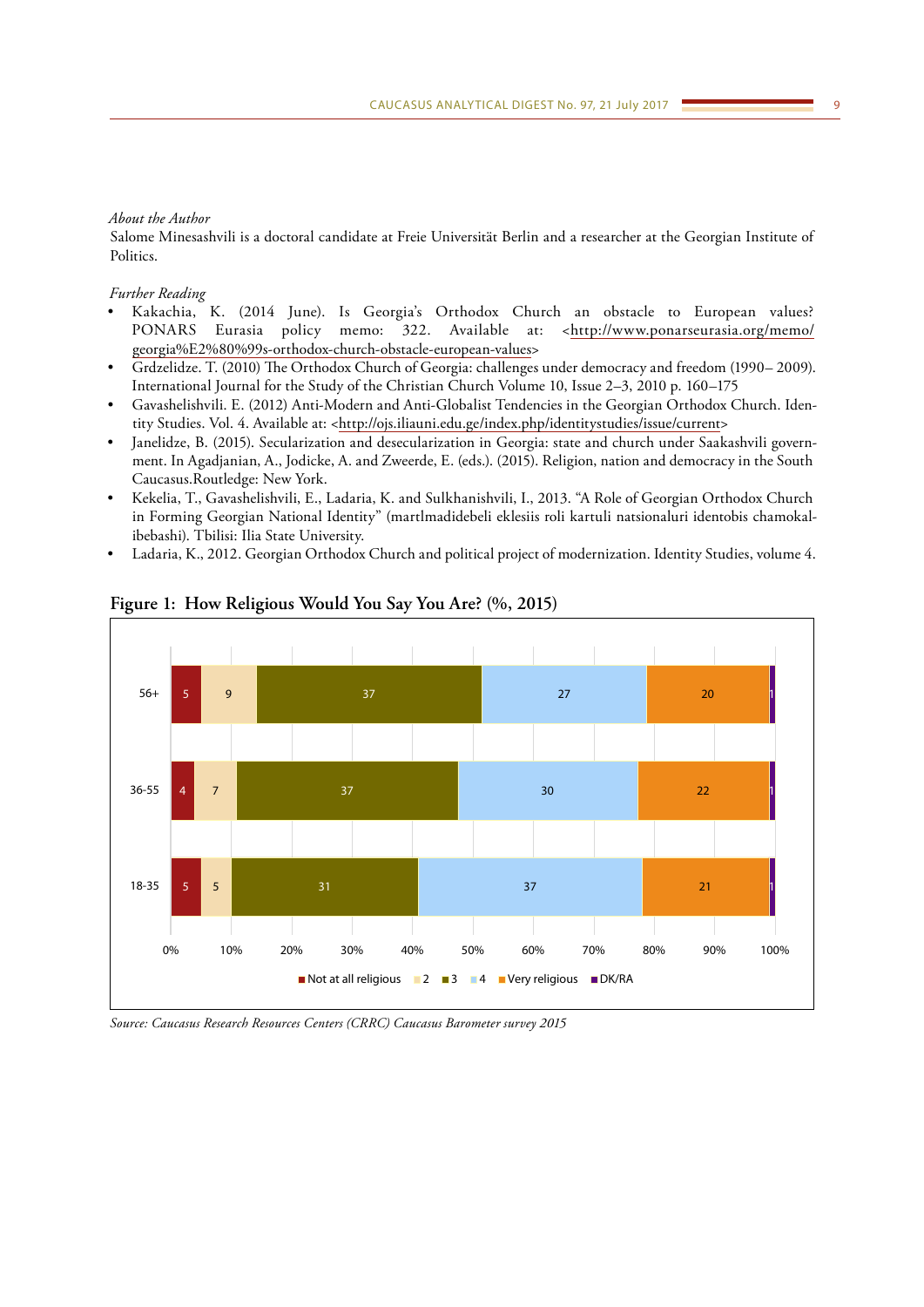## <span id="page-9-0"></span>**The Armenian Apostolic Church and the Challenges of Democratic Development in Armenia**

By Narek Mkrtchyan (Yerevan State University /American University of Armenia, Yerevan)

### **Abstract**

This paper aims to analyze the role of the Armenian Apostolic Church in democratization processes in the Republic of Armenia. The narrative of the first Christian nation and the Armenian Apostolic Church has historically played an important role in shaping the identities (e.g., national, political and cultural) of the Armenian nation throughout history. Taking this fact into consideration, the contribution proposes that the Armenian Apostolic Church, as one of the most trusted institutions in Armenia, has real potential to impact the country's political decision-making processes. To this end, it is quite important to focus on the relationships among civil society, political elites and the Church. This approach will shed light on the limitations of the Armenian Apostolic Church in supporting the democratization of Armenia. Regarding the relationships between political society and the Church, one can conceptualize such relationships as hegemonic. The Apostolic Church plays an important role in establishing and supporting the hegemony and legitimacy of the ruling regime, which makes them loyal to each other's policies and ideologies. Next, the contribution will attempt to understand the attitude of the Apostolic Church toward civic activism or civic actions against the ruling regime and vice versa.

#### **Introduction**

The Armenian Apostolic Church has historically been an inseparable part of Armenian society and the national narrative, and it is the only institution in the Armenian reality that has preserved its continuity since the 4<sup>th</sup> century A.D. The collapse of the Soviet Union opened new channels for the re-engagement of the Armenian Apostolic Church in different spheres of society. The privileged status of the Church is justified by its historical role in the maintenance of an Armenian national identity during critical periods of history. However, the engagement of the Armenian Apostolic Church could hardly be possible without official approval from or cooperation with the ruling authorities. This paper aims to shed light on the opportunities and challenges for the Armenian Apostolic Church in the democratization process of the Republic of Armenia. However, it is even more important to understand whether the Church even wants to support democratization. One of the most important aspects of the country's democratization concerns the development of civil society and civic activism. This contribution particularly tries to examine the role of the Church in the democratization of the Republic of Armenia through the prism of civil society studies. In this context, it is interesting to consider the nature of the relationships among the Church, civil society and political players during the investigation.

The political puzzle of explaining the role of the Church in democratization processes necessarily leads to questions concerning international and domestic legal frameworks. In the context of a religio-political puzzle, it is important to understand what types of legal opportunities religious institutions can provide in supporting different political processes. Nevertheless, much of the current debate centers on only the Armenian Apostolic Church. Next, a legal status examination lends support to the claim that only the Armenian Apostolic Church has the opportunity to play a role in the different political processes.

## **The State and the Apostolic Church: Mutual Institutions**

After proclaiming its independence, the Republic of Armenia signed different international documents protecting the religious freedoms and activities of religious organizations, e.g., the Universal Declaration of Human Rights and the European Convention on Human Rights. Consequently, the constitution of the newly established Republic was created in accordance with universal standards. Accordingly, Article 8.1 of the Constitution of the Republic of Armenia guarantees *"Freedom of activities for all religious organizations"*<sup>1</sup> , which in turn enabled the registration of dozens of religious institutions and churches in Armenia. On the other hand, the Armenian Apostolic Church is the only religious institution whose relationship with the state is regulated by the 2007 law *"On the Relations between the State of Armenia and The Holy Apostolic Church of Armenia*". Indeed, this law is based on the Constitution of the Republic of Armenia, according to which *"The Republic of Armenia* 

<sup>1</sup> National Assembly of the Republic of Armenia (1991), The Law of the Republic of Armenia on the Freedom of Conscience and on Religious Organizations. [<http://www.parliament.am/](http://www.parliament.am/legislation.php?sel=show&ID=2041&lang=arm) [legislation.php?sel=show&ID=2041&lang=arm](http://www.parliament.am/legislation.php?sel=show&ID=2041&lang=arm)>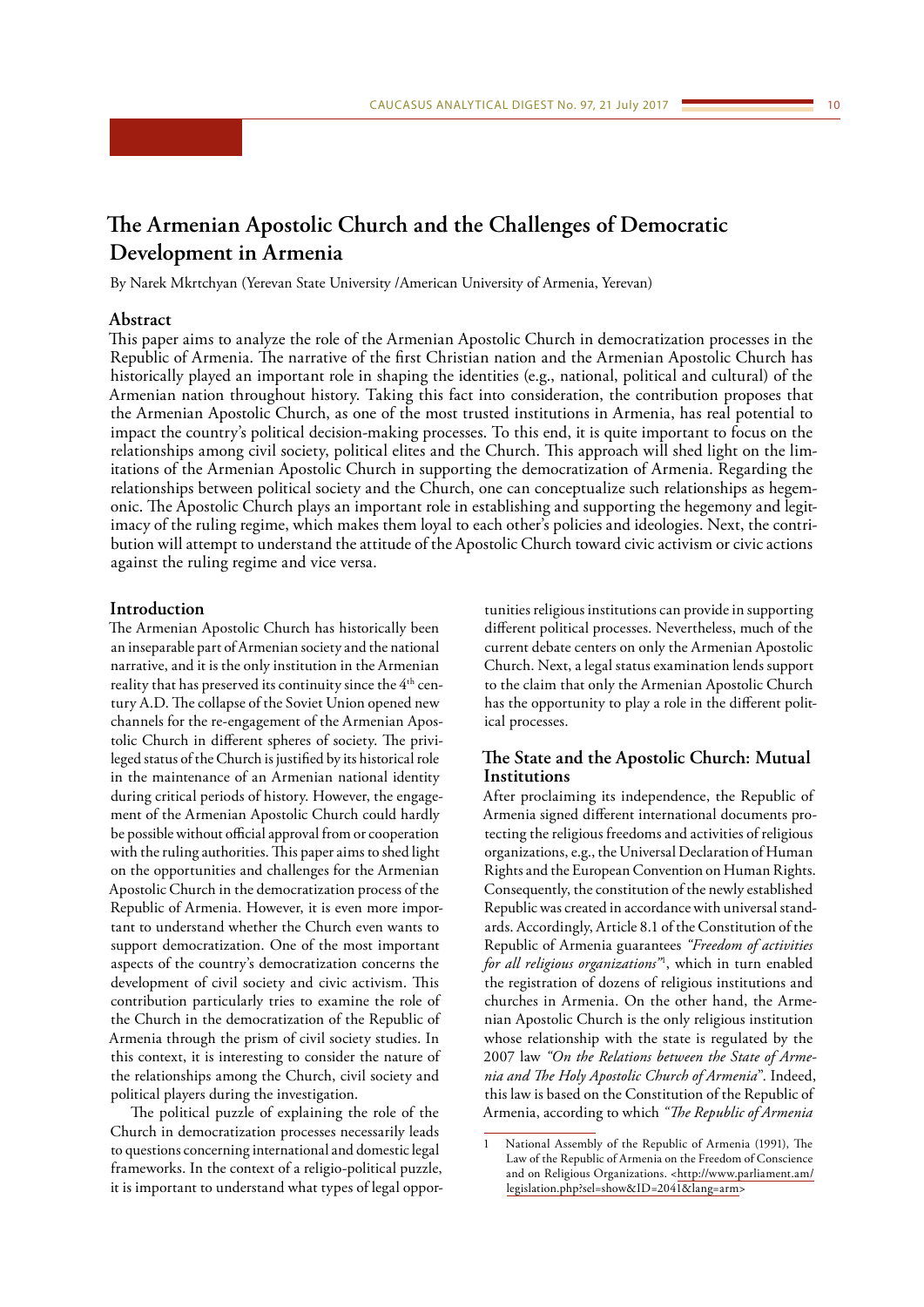*recognizes the exclusive historical mission of the Armenian Apostolic Holy Church as a national church, in the spiritual life, development of the national culture and preservation of the national identity of the people of Armenia".*  Thus, the exceptional role of the Armenian Apostolic Church in maintaining the national identity and culture of Armenians<sup>2</sup> is officially recognized. This Church, which has the most followers in Armenia, can play the role of either supporting the hegemony of the existing ruling classes or establishing a new hegemony.<sup>3</sup> The idea of hegemony should be understood through the prism of Antonio Gramsci's theoretical concepts. The cooperation of the Armenian Apostolic Church with the state is a type of cooperation with political society, while the engagement of the Church in democratization processes can materialize, at a minimum, through strict cooperation with civil society. To prove this point, it could be argued that the consequences of cooperation with political society, e.g., the exclusive representation of the Armenian Apostolic Church in the spheres of media, education, culture, security and correctional institutions, prohibits the Church from publicly criticizing corruption, unfair procedures of justice or government policies restricting civic activism in Armenia.

## **The Apostolic Church as Legitimizer of Political Processes**

Before examining the Church's opportunities to support the democratization process of the Republic of Armenia, I would first like to discuss the obstacles and challenges that democratization faces when seeking the support of the Church. Again, the most serious obstacles concerning the official cooperation between the ruling regime and the Armenian Apostolic Church can be conceptualized as hegemonic, which seriously limits the Church's engagement in democratization processes.

One of the key components of democracy is the functioning of a representative political system through free and fair elections. Elections should be an inseparable part of any contemporary process of democratization. In this regard, it is extremely interesting to examine the position of the Armenian Apostolic Church in these processes. It is obvious that among the obstacles to democratization in the post-Soviet space are unfair presidential, parliamentary and municipal elections. Here,

the question arises whether the leading church, which has millions of followers, can condemn such unfair elections in favor of democratization. To provide a more or less comprehensive response to this question, one can examine the historical experiences of other countries. For example, the Catholic Church in communist Poland played a crucial role in not only forming contrasystems and civil society in support of democracy but also in striving for the establishment of its own hegemony.4 Thus, we can argue that the Polish Church was part of civil society.

The picture is different in the case of Armenia. Since Armenia's independence, the Apostolic Church has been engaged, directly or indirectly, in political processes. To put it more precisely, the power of the Church functions in the sphere of the legitimization of certain political processes or in the rule of certain leaders and regimes. This practice derives from the Armenian royal tradition, when the Catholicos of all Armenians recognized the power of kings and took part in a king's coronation ceremony. Similarly, after a presidential or a parliamentary election, be it fair or not, the leaders of the Armenian Apostolic Church must present the official statement of the Holy See. The role of the Church is arguably not restricted to ritualistic and symbolic activities because the blessing of the president of the Catholicos plays a crucial role in providing internal legitimacy for parliamentary and presidential elections.<sup>5</sup>

Although the Constitution states that *"The Church shall be separate from the state in the Republic of Armenia"*, some high representatives of the Armenian Apostolic Church still try to influence certain political processes. The most recent case concerns municipal elections held in Vanadzor—the third largest city in Armenia—on October 2, 2016, when three opposition parties won 18 council seats in the 31-member Council of Elders, leaving the leading Republican Party with only 13 council seats.<sup>6</sup> However, despite the party's insufficient number of votes, the ruling Republican candidate for mayor surprisingly won the most votes in secret voting. In response, the three opposition parties decided to boycott the sessions of Vanadzor's municipal council with the aim of preventing the Council from adopting a different agenda. To resolve this complicated situation, the ruling party "*petitioned the Church for help"*. The response from the

<sup>2</sup> A similar pattern emerged for the Georgian Orthodox Church when the state by Constitutional Agreement simultaneously recognized the special role of the Orthodox Church in Georgia and freedom of belief and religion.

<sup>3</sup> See Narek Mkrtchyan (2015), Gramsci in Armenia: State– Church Relations in the Post-Soviet Armenia, *Transformation: An International Journal of Holistic Mission Studies, (2015) 32(3), p. 166.*

<sup>4</sup> Eugeniusz Górski (2007), Civil Society, Pluralism and Universalism, Polish Philosophical Studies, VIII. Washington DC: The Council for Research in Values and Philosophy, p. 25.

<sup>5</sup> Narek Mkrtchyan (2015), op. cit., 167.

<sup>6</sup> "Bright Armenia" party to initiate dissolution of Vanadzor Council of Elders, Panorama.am, <[http://www.panorama.am/en/news/](http://www.panorama.am/en/news/2016/12/13/) [2016/12/13/"Bright-Armenia"party-to-initiate-dissolution-of-](http://www.panorama.am/en/news/2016/12/13/)[Vanadzor-Council-of-Elders/1693713](http://www.panorama.am/en/news/2016/12/13/)>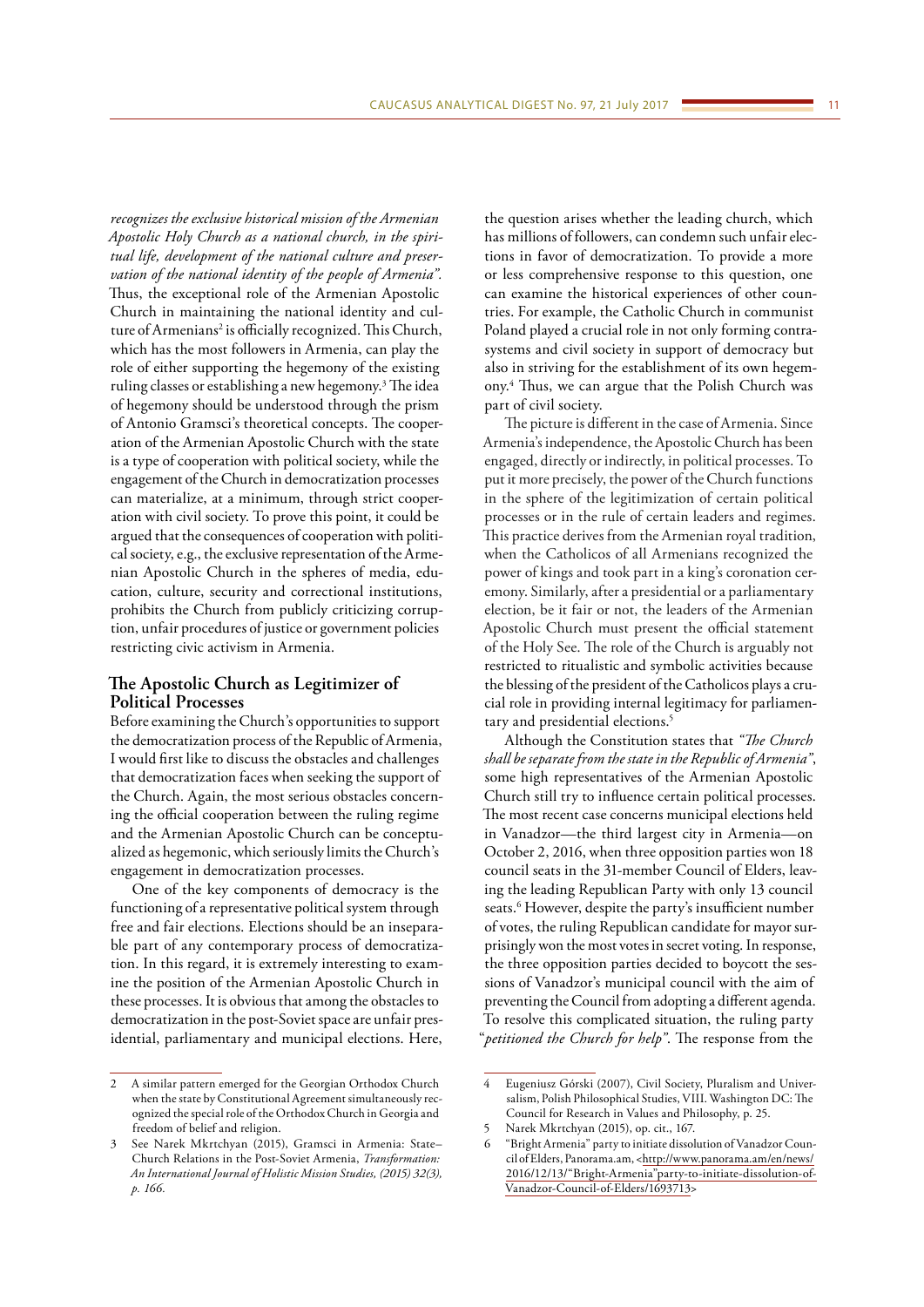Church came swiftly. During the Christmas Mass, the leader of the Diocese of Gugark, Archbishop Seboug Chouldjian, publicly called on the opposition Vanadzor city council members to cooperate with the Republican Mayor.7 The announcement by the archbishop was highly criticized by the opposition parties, which tried to remind the clergy about the separation between the Church and state.

### **The Church and Regime-Backed Oligarchs**

Another challenge to the Church's engagement in democratization processes concerns cooperation between regime-backed oligarchs and Church leaders. According to the literary and cultural critic Vardan Jaloyan, the Church has cooperated with oligarchs and some criminal networks to ensure its own continuity because church building in Armenia is in many cases the business of oligarchs engaged in illegal/criminal activities.8 Church-building activities seem to increase the reputations of certain oligarchs during election campaigns. For example, during the re-branding of his discredited reputation in the wake of the 2017 parliamentary election campaign, the ruling regime-backed oligarch Gagik Tsarukyan created a film dedicated to his life in an attempt to win voters to the "Tsarukyan alliance". The film begins with the scene of a church he built, after which the viewer encounters high praise for the religiosity and glorification of Gagik Tsarukyan's church-building mission by different high representatives of the Armenian Apostolic Church.<sup>9</sup>

Another noteworthy example concerns the most scandalous corruption incident of 2013 involving former Prime Minister Tigran Sargsyan (Chairman of the Board of the Eurasian Economic Commission) and the archbishop of the Ararat diocese of the Armenian Apostolic Church, Navasard Kchoyan, who with the help of the businessman Asot Sukiasyan (currently imprisoned) had registered an offshore company in Cyprus worth approximately 10 million dollars.<sup>10</sup> The case was considered to represent the most scandalous corruption allegations of the year and one of the key challenges to Armenia's

economic development and democratization in Freedom House's Nation in Transition 2014 annual report.<sup>11</sup>

### **Church vs. Civic Activism**

The jointly shaped polices of the Armenian Apostolic Church and the state can hardly allow the Church to publicly criticize the government for corruption, monopoly and injustice. Taking into consideration the institutional and cultural legacy and the legal status of the Church, the indifferent stance of the Armenian Apostolic Church is problematic for the country's democratic development. It would be wrong to say that the Armenian Apostolic Church is fully isolated from civil society. Somewhat surprisingly, during many civic protests—especially before or after police attacks on activists—the Church sends its clergy to the location of the protest. One example is the "Electric Yerevan" civic protest in 2015, when priests formed a line with intellectuals to create a human wall between the two conflicting sides. Such an action is similar to a "working visit" that aims to ease the tension between the regime and civil society, or in Gramscian terminology, to form a "historic bloc" between the "oppressors and oppressed". Thus, the Church's involvement in civic protests is restricted to its symbolic meaning because there is no single precedent when the Church seized the opportunity to stand up for the interests and rights of civil society. Moreover, this fact is well perceived by Armenia's citizens. In addition, it was not accidental that during the "Khorenatsi" civil rally in support of "Sasna Tsrer", who had stormed and held one of the headquarters of the Yerevan Police garrison from  $17<sup>th</sup>$  to  $23<sup>rd</sup>$  of July, the public refused the directions of the priests and mediation by the Church. According to Human Watch Report, on 29th of July, 2016, the Armenian police used excessive force against peaceful protesters on Khorenatsi Street,<sup>12</sup> during which one could hardly find any clergy in the lines of ordinary citizens. Moreover, when Armen Melkonyan—a priest in the Church's diocese in Maastricht, Holland—participated in a protest in support of Sasna Tsrer in front of the Republic of Armenia Embassy to the Netherlands, the leaders of the Armenian Apostolic Church relieved him of his pastoral responsibilities.13

After the death of Artur Sargsyan, or "the bread bearer" (Hac Berogh), who had been charged for break-

Nare Stepanyan, "The spiritual leaders should not intervene political processes" Azatutyun, <[http://www.azatutyun.](http://www.azatutyun.am/a/28218918.html) [am/a/28218918.html](http://www.azatutyun.am/a/28218918.html)> last view 10 March. (In Armenian).

<sup>8</sup> Vardan Jaloyan, The Church and Mafia, <[http://religions.am/](http://religions.am/article/եկեղեցին-և-մաֆիան/) article/[եկեղեցին-և-մաֆիան](http://religions.am/article/եկեղեցին-և-մաֆիան/)/> last viewed 1 April, 2017. (In Armenian).

<sup>9</sup> "Մարդ, որը կառուցում է". Գագիկ Ծառուկյան Մաս 1-ին [The man who constructs: Gagik Tsarukyan, Part 1] [<https://www.youtube.](https://www.youtube.com/watch?v=M8ii19eopyE) [com/watch?v=M8ii19eopyE>](https://www.youtube.com/watch?v=M8ii19eopyE)

<sup>10</sup> Ararat Davtyan, Edik Baghdasaryan, and Kristine Aghalaryan, "Cyprus Troika: Who 'Stripped' Businessman Paylak Hayrapetyan of His Assets?" Hetq, 29 May 2013, [<http://hetq.](http://hetq.am/eng/news/26891/ovqer-en-paylak-hayrapetyani-unezrkman-hexinaknery-ofshorayin-eryaky.html) [am/eng/news/26891/ovqer-en-paylak-hayrapetyani-unezrkman](http://hetq.am/eng/news/26891/ovqer-en-paylak-hayrapetyani-unezrkman-hexinaknery-ofshorayin-eryaky.html)[hexinaknery-ofshorayin-eryaky.html](http://hetq.am/eng/news/26891/ovqer-en-paylak-hayrapetyani-unezrkman-hexinaknery-ofshorayin-eryaky.html)> last view 8 April, 2017.

<sup>11</sup> Nation in Transition 2014, Armenia, <[https://freedomhouse.](https://freedomhouse.org/report/nations-transit/2014/armenia) [org/report/nations-transit/2014/armenia](https://freedomhouse.org/report/nations-transit/2014/armenia)>

<sup>12</sup> "Armenia: Excessive Police Force at Protest" Human Rights Watch <[https://www.hrw.org/news/2016/08/01/armenia-excessive](https://www.hrw.org/news/2016/08/01/armenia-excessive-police-force-protest)[police-force-protest](https://www.hrw.org/news/2016/08/01/armenia-excessive-police-force-protest)>, accessed on April 9<sup>th</sup> 2017.

<sup>13</sup> Armine Sahakyan, "Priest's Complaint About Armenian Government Strikes a Chord With the Faithful" Huffington Post, [<http://www.huffingtonpost.com/armine-sahakyan/a-priests](http://www.huffingtonpost.com/armine-sahakyan/a-priests-complaint-about_b_11810286.html)[complaint-about\\_b\\_11810286.html>](http://www.huffingtonpost.com/armine-sahakyan/a-priests-complaint-about_b_11810286.html), last view 9 April 2017.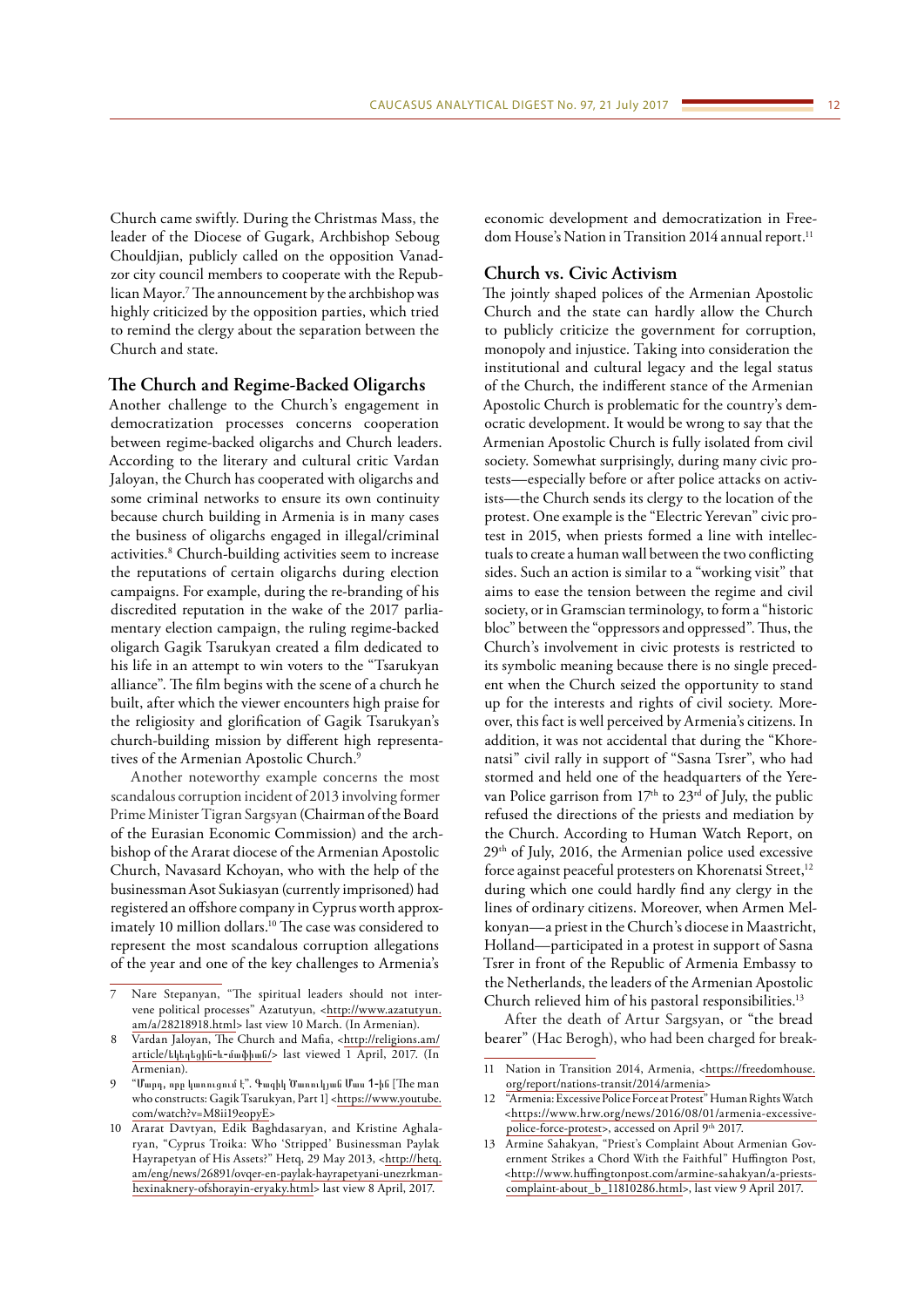ing the police cordon to take food to the members of Sasna Tsrer, dozens of citizens asked the Bishop of Yeghvard to perform a requiem mass in his honor. The "bread bearer" Artur Sargsyan died on March 16<sup>th</sup>, 2017, during the most active period of the parliamentary election campaign, as a consequence of a hunger strike against the ruling regime. However, the Bishop of Yeghvard refused to perform the ceremony in memory of a civic activist who struggled against the ruling regime. Ironically, the action of this representative of the Church appears to be "reasonable" after learning that Sasun Mikayelyan—the leader of one of the leading opposition parties of Armenia, Civil Contract—was among the organizer-citizens. This case does not represent an exception, as Armenian civil society has previously witnessed the unwillingness of the Church to support civic initiatives. For example, since 2008, the "Save Teghut Civic Initiative"—the longest civic initiative in Armenia to date—has been pressuring the government, i.e., the Ministry of Nature Protection and the Ministry of Energy and Natural Resources, to nullify the approval for the exploitation of the Teghut Mine, which would become the second largest copper-molybdenum mine in Armenia, in order to protect the rich flora and fauna of the forest in Lori

marz.14 While the public strictly criticized the government's grant of a 25-year exploitation license to Armenian Copper Program (81% of ACP shares belong to the Liechtenstein-registered Vallex Group), the leader of the Diocese of Gugark, Archbishop Seboug Chouldjian, during a public debate openly supported the Vallex Group's right to exploit the Teghut.15

All of the above-mentioned cases seem like a piece of a wood floating on the surface of water because they have much more profound roots. To prepare the grounds for the reproduction of its apparatus, a regime will usually use the most trusted institutions in the society. In other words, the creation of hegemony requires the formation of consent in a society. Hence, to create a sense of commonality among civil society, the government uses the potential of the Armenian Apostolic Church. The process of hegemony formation in Armenia involves

several key social and state institutions, e.g., schools, the army and prisons. Starting in 2003, a new subject called History of the Armenian Church was taught in all Armenian public schools, and content analyses of the textbook argue that it propagates both the Christian doctrine of the Apostolic Church and the general principles of the state ideology.16 Moreover, the Apostolic Church of Armenia not only participates in society's primary socialization processes but also supports national security. The securitization mission of the Church was established in a 2000 charter signed by the Apostolic Church and the government, according to which priests are allowed to regularly hold meetings with soldiers in order to provide Christian-patriotic education. In addition, the Armenian Apostolic Church is the only religious institution the country that has the right to hold regular meetings with prisoners in correctional institutions. This is another important process that supports the hegemony of the regime through the formation of a historic bloc between the oppressors and the oppressed. As a pay-off for the services of the Church, in 2011, the Parliament of the Republic of Armenia approved legal amendments that exempted the Church—one of the largest landowners in the country—from property and land taxes. Thus, there is ample reason to understand the Church's supportive attitude toward political society.

## **Conclusion**

To sum up, the Armenian Apostolic Church has real potential to mobilize society toward certain political processes. In practice, the Church can play huge role in democratization or the democratic decision-making process in the Republic of Armenia only after overcoming the abovementioned challenges. However, the mutually beneficial high-level cooperation with political society prevents the Church from being an active supporter of democratization, at least on the civil society level. The Church can support the democratization of the Republic of Armenia first of all by its willingness to do so. Next, the ruling regime must stop perceiving the Church as a voter mobilizer, policy legitimizer and hegemony supporter.

#### *About the Author*

Narek Mkrtchyan is a Ph.D. candidate at the Department of World History at Yerevan State University. Currently, he is a visiting lecturer at American University of Armenia. His research interests focus on Armenian and world history as well as nation and state building in the post-Soviet space.

## *See overleaf for further reading.*

<sup>14</sup> For more details, see Yevgenya Jenny Paturyan, Valentina Gevorgyan, Civic Activism as a Novel Component of Armenian Civil Society, Yerevan 2016.

<sup>15</sup> Գուգարաց թեմի առաջնորդի խոսքը, [The speech of the leader of the Diocese of Gugark] January 17th 2012, [<https://www.youtube.com/](https://www.youtube.com/watch?v=ly9vxJHxb64) [watch?v=ly9vxJHxb64](https://www.youtube.com/watch?v=ly9vxJHxb64)>.

<sup>16</sup> See Narek Mkrtchyan (2015), op. cit., 169.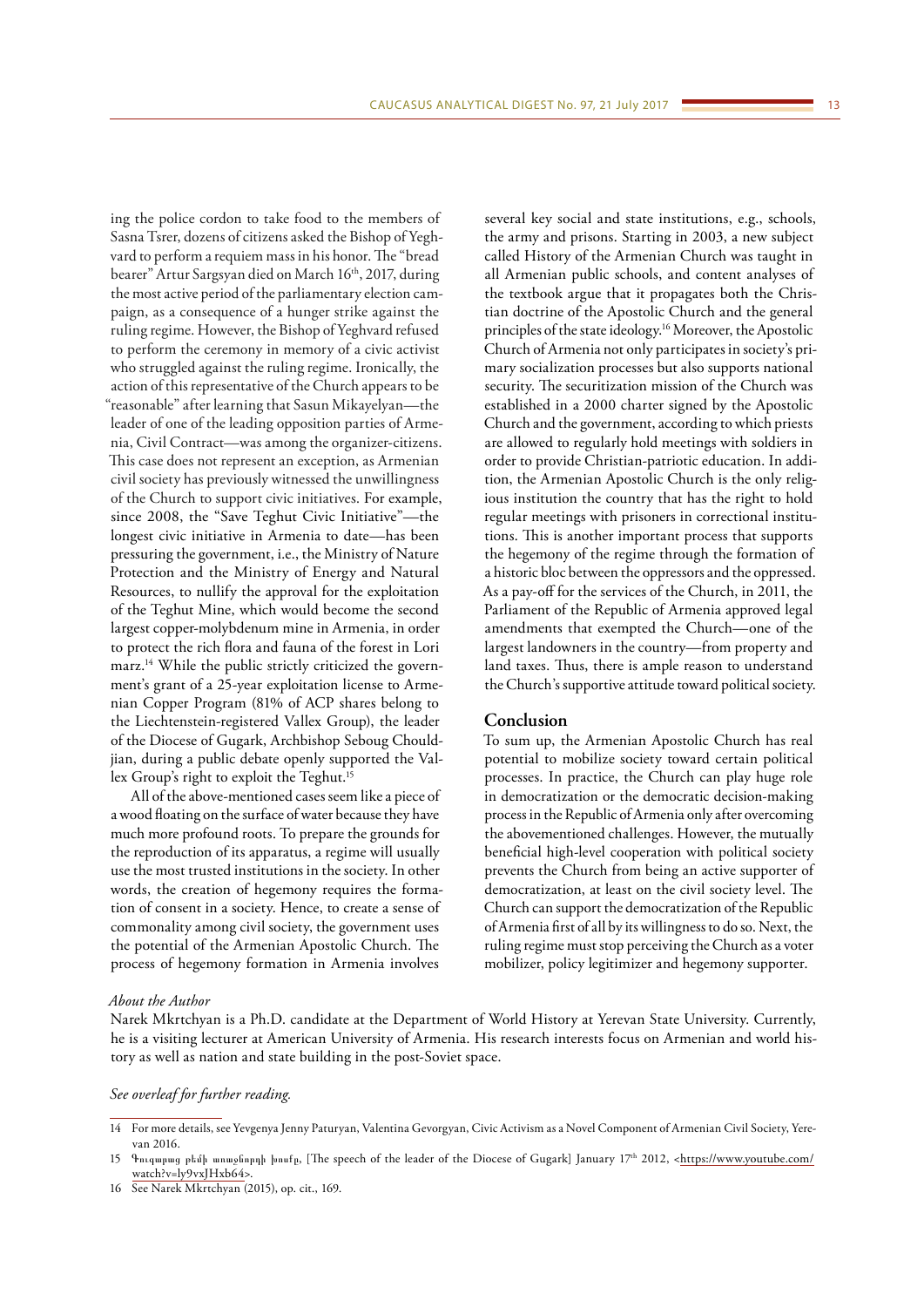## *Further Reading*

- Yulia Antonyan (2014) *Political power and church construction in Armenia.* In Agadjanian A, Jödicke A, van der Zweerde E (eds) Religion, nation and democracy in the south Caucasus. New York: Routledge, 81–95.
- Jose Casanova (1994), *Public religions in the modern world.* Chicago, IL: University of Chicago Press.
- Narek Mkrtchyan (2015), Gramsci in Armenia: State–Church Relations in the Post-Soviet Armenia, *Transformation: An International Journal of Holistic Mission Studies*, (2015) 32(3), 163–176.
- Yevgenya Jenny Paturyan, Valentina Gevorgyan, *Civic Activism as a Novel Component of Armenian Civil Society*, Yerevan 2016.